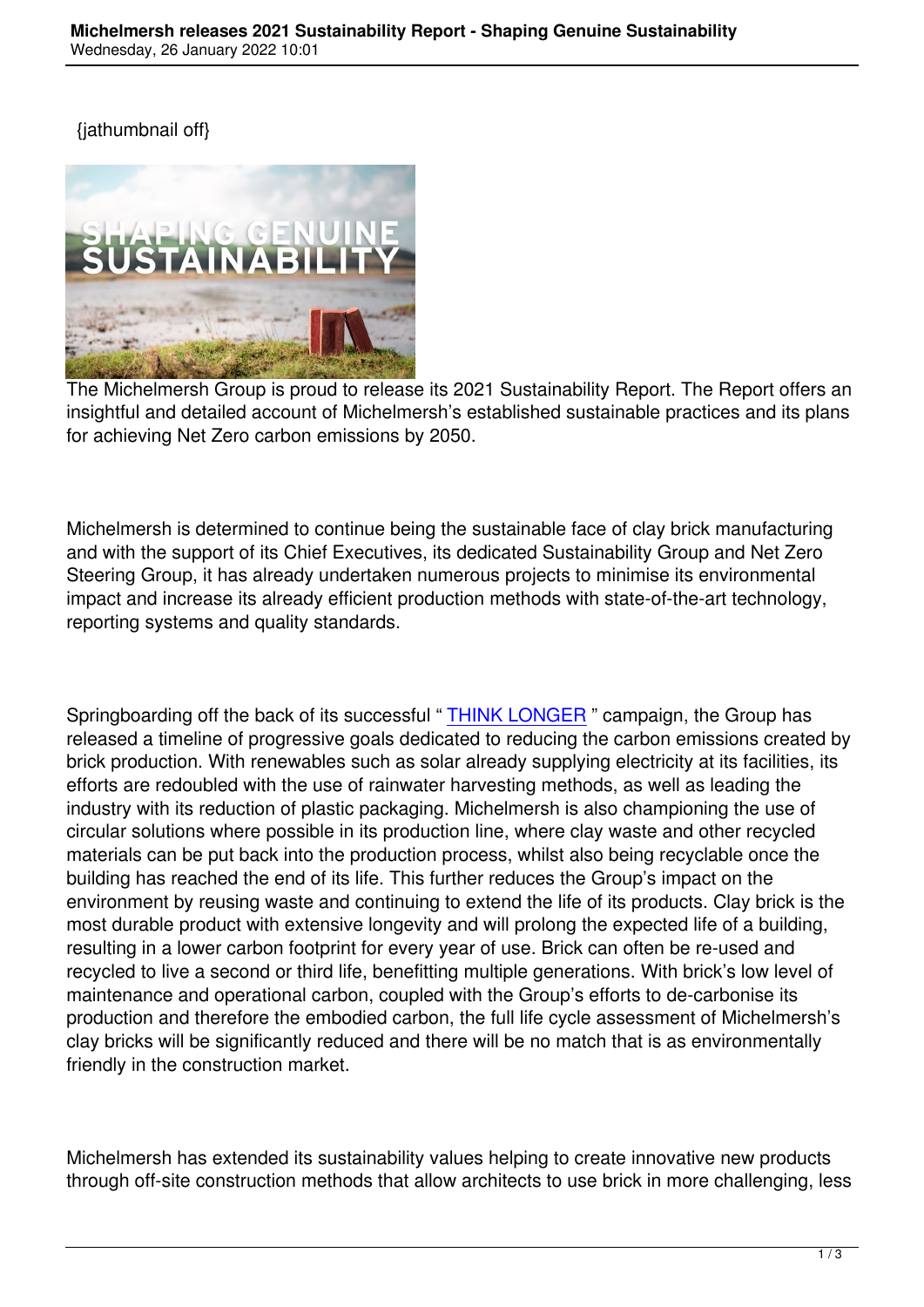accessible circumstances whilst importantly being fit-for-purpose, non-combustible and A1 rated for use above 18 meters.



The report also details the Group's investment in its culture, staff and environment. Staff are encouraged to undertake sustainability training programmes to further their potential, knowledge and motivation for positive change and have currently achieved gold status with the Supply Chain Sustainability School. Mental health first aid support has been gained by all senior managers and the business takes Health and Safety very seriously as an overarching principle to the Company's operations, supported by a dedicated reporting system.

Michelmersh's commitment to minimise its environmental impact continues with the care and attention to detail of its production facilities post-extraction. Restitution of sites is of paramount importance; the Group works hard to ensure any remediation programme works harmoniously in conjunction with local community and housing plans or bio-diversity action plans. To ensure both social and environmental value to Michelmersh's land assets, the Group seeks external specialists to best inform how to reintroduce and encourage further flora and fauna to the area with a unique localised plan based on the site-specific challenges and communities. The introduction of freshwater sources, ground regeneration and natural colonisation allow for these sites to become thriving environments that local communities can enjoy well into the future. Good examples can be explored further within the report such as Freshfield Lane's ancient woodland and Floren's fresh-water lakes and reserves.